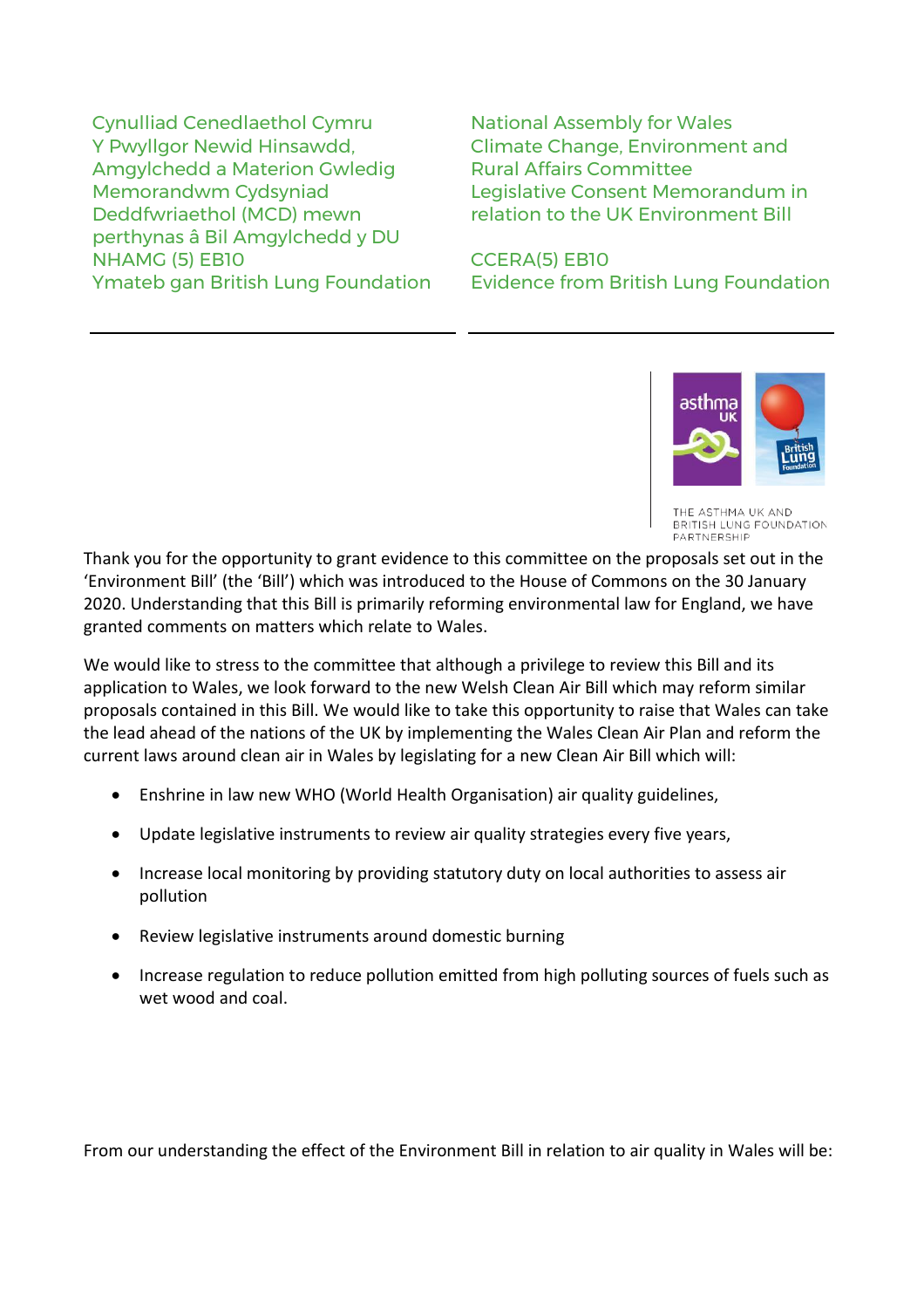- Environmental targets, monitoring and the policy statement on environmental principles and reporting on international law extend to England and Wales but apply only in England;
- The proposal to introduce the new Office for Environmental Protection with functions that will apply to the whole of the UK;
- Environmental recall of motor vehicles which extends and applies to the whole of the UK;
- Schedule 11 provisions which relate to matters such as Local Air Quality Management areas (LAQM) which apply primarily to England only.
- Schedule 12 relates to matters around smoke control and the current reading applies to England, with highlights from Part 2 of the Schedule relating to the need to publish a list of authorised fuels and exempt fireplaces which applies to Wales.

#### **Environmental Targets**

The current environmental targets derive from EU law. In Wales the 2008 ambient air quality directive (2008/50/EC) and the 4th air quality daughter directive (2004/107/EC) sets out the legally binding limits which have been legislated through instruments such as the Air Quality Standards (Wales) Regulations 2010 and the Air Quality (Wales) Regulations 2000.

These instruments continue to have the same effect following our official exit from the European Union on 31 January 2020 and remain so during the implementation period by virtue of the Withdrawal Agreement's transition period. On the completion day of the implementation period (currently expected to be 31 December 2020) these targets will be retained in domestic legislation in accordance with the EU (Withdrawal) Act 2018 (as amended).

Asthma UK and British Lung Foundation Wales strongly support amendments to incorporate WHO guidelines into the Bill and to have an attainment deadline for on or before the 1st of January 2030.

There is no application of these targets to Wales, however interestingly there is already a commitment to include WHO guidelines in the new Clean Air Bill for Wales. With reference to the Clean Air Plan for Wales, there is a lack of detail on how these clean air limits will be reviewed in the future. Although the plan has a target to 'not only meet but exceed current WHO limits wherever possible', there is no mechanism in place to review the targets for the whole of Wales. Instead the plan seeks to implement the guidance set by WHO, which is the current guidance referred to at time of drafting the Clean Air Plan.

Asthma UK and British Lung Foundation Wales believes that there should be a mechanism in place in the Act to confer regulatory powers to the Welsh Ministers to update the limits set in the new Clean Air Bill a commitment to review the limits every five years with WHO guidance as the baseline limits.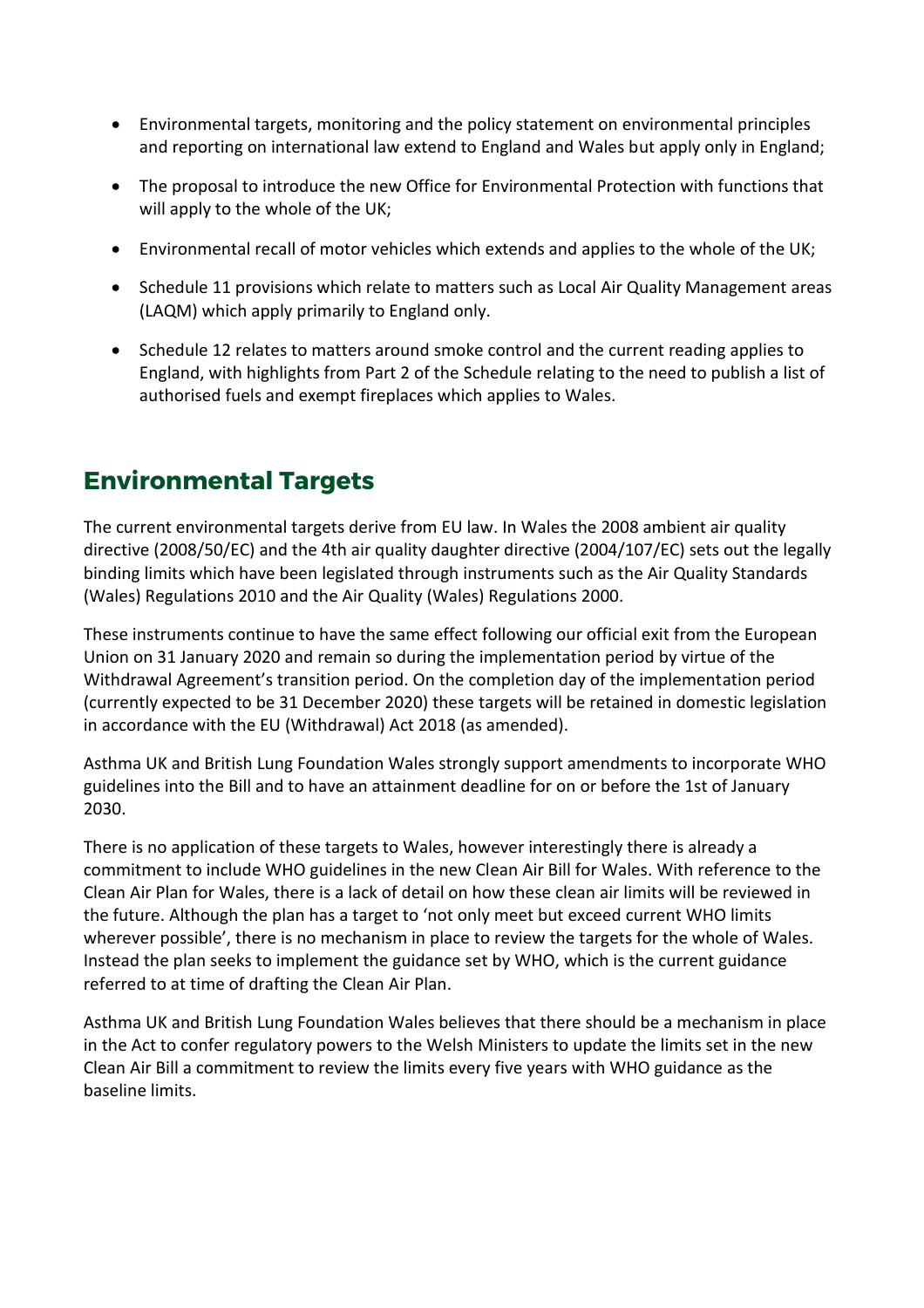## **National Air Quality Strategy for Wales**

Asthma UK and British Lung Foundation Wales support the Welsh Government's emphasis in the Legislative Consent Memorandum (LCM) that the Welsh Government is solely responsible for publishing national air quality strategy for Wales.

The Clean Air Plan for Wales sets the ambition to improve air quality to above WHO limits where possible and highlights the challenges that Wales faces in order to improve air quality across the country. For this reason alone, a national air quality strategy for Wales should be reviewed and published by the devolved administration with experts who are already aware and working to improve the air quality.

Experts who can also call upon third party stakeholders to be granted the opportunity to inform the Welsh Government of their expertise to further improve the strategy. By publishing the strategy at a devolved level, all interested parties can seek to support the Welsh Government during the process and cater the plan to the unique geography, demography and economy of Wales.

We further welcome the calls for the strategy to be reviewed at certain time intervals, Asthma UK and British Lung Foundation Wales as members of Healthy Air Cymru call for the review and update of legislative instruments to review air quality strategies every five years.

### **The Office for Environmental Protection**

Asthma UK and British Lung Foundation Wales welcome the provisions in the Bill to establish a new independent regulator that will hold the UK Government to account, the Office for Environmental Protection (OEP).

We agree with the concerns raised by the Welsh Government of proposals for the OEP (a national body) to consult a devolved environmental governance body and be able to investigate a complaint concerning reserved and devolved matters.

However, if such a body should be replicated in Wales, it should be done so with some improvements. The OEP will be a powerful independent body that will be able to hold the Government to account to ensure that they are improving air quality with the ability to addressing matters in court if necessary. To guarantee improved air quality for Wales such a body should be able to take direct action against the Welsh Government by implementing fines or directives for not meeting their set air quality targets. Unfortunately, there has been a need for previous court action in the past and there are concerns that after we leave European Union (EU) unless such a body is established there might be an oversight vacuum.

Although the Clean Air Plan for Wales does promise to improve air quality in Wales to that of above WHO guidelines where possible, previous adherence to air quality levels has not been met. Recent successful court action can be highlighted through the requirement of [Local Authority Plans](https://gov.wales/written-statement-local-authority-plans-address-nitrogen-dioxide-exceedances)  [to address Nitrogen Dioxide Exceedances](https://gov.wales/written-statement-local-authority-plans-address-nitrogen-dioxide-exceedances) which was a direct result of Welsh Government's noncompliance with directive 2008/50/EC on Ambient Air Quality and Clean air for Europe.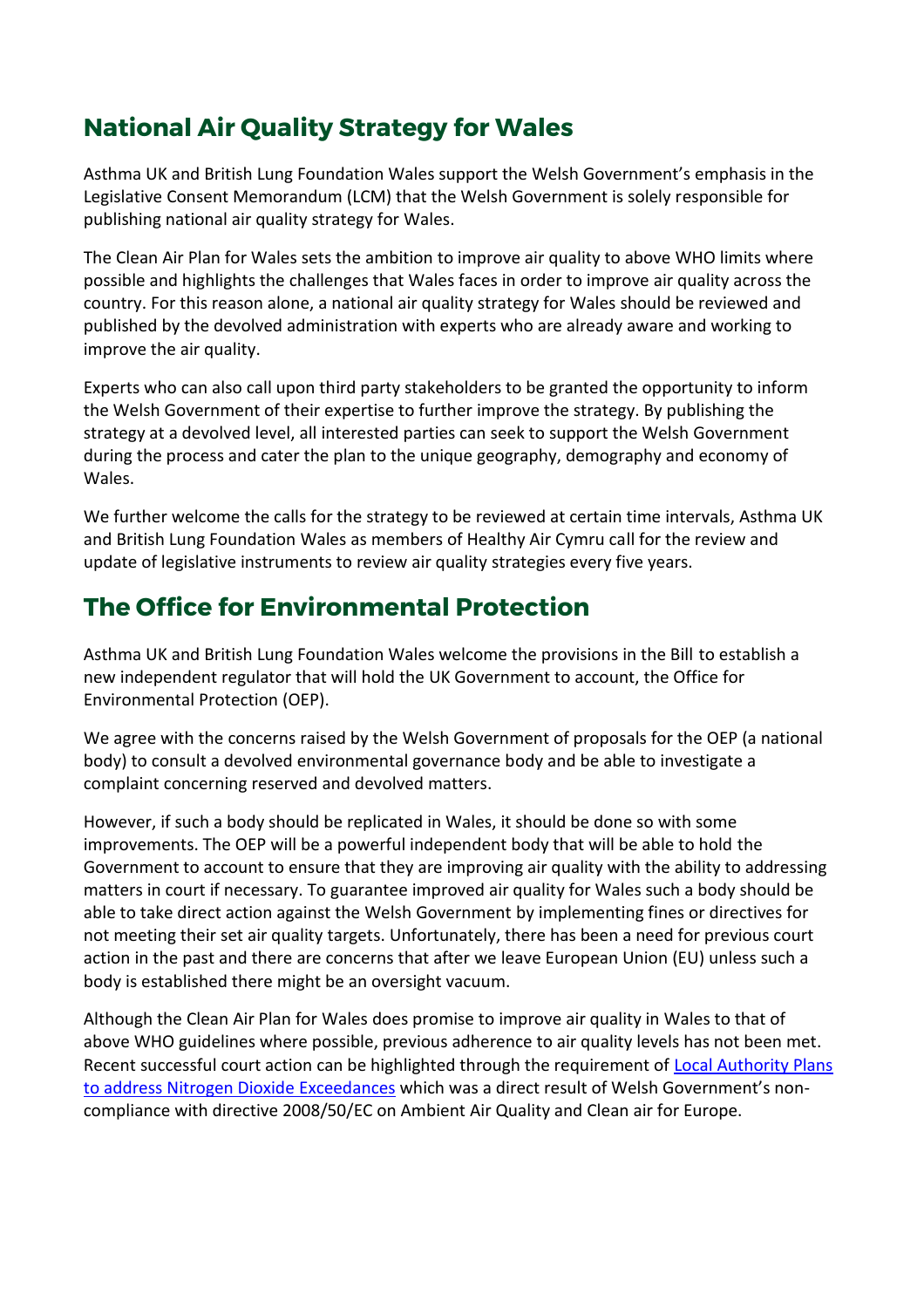# **General views of the proposals of the Bill with Welsh Governments Proposals**

The updates in the Bill round LAQM regime and Smoke Control Areas (SCAs) are broadly welcomed by Asthma UK and British Lung Foundation Wales. Such proposals broadly replicate the intentions set out in the Clean Air Plan for Wales and seeks to enhance such regimes by increasing responsibility to local authorities (LA).

We have similar concerns with the proposals set by the Clean Air Plan for Wales as we do with the Bill, that this increases the burden on LA's. In our response as members of Healthy Air Cymru to the consultation, we shared our fear that already financially stretched authorities may not have the sufficient funding to implement the new frameworks to tackle air pollution. The new Clean Air Bill should include an increased financial provision in order to properly enact the proposals.

We further would like to highlight the amendments made by the Environmental Bill to allow LA's to issue financial penalties for emitting smoke from a chimney in a smoke control area in England.

The Environment Bill will amend the 1993 Clean Air Act to issue civil penalty notices, which might improve enforcement of Smoke Control Zones. Asthma UK and British Lung Foundation Wales would welcome such proposals to be replicated in the new Clean Air Bill for Wales in order to improve enforcement and improve air quality.

Further the Environmental Bill will also seek to extend Smoke Control Areas to include moored vessels in a LA. Such a proposal would equally be welcomed in Wales' new Clean Air Bill.

We further welcome the calls to implement a time limitation of when LAQM plans should be reviewed. The Clean Air Plan for Wales does highlight three years as a suggestive recommendation. We agree with this and would like to see more detail around the timetable to which LAQM's will be reviewed throughout 2020 and whether the new legislation developed by 2021 would be the new Clean Air Bill or other legislative measures to improve LAQM's.

### **Concluding Remarks**

Thank you for the opportunity to respond, we welcome developments to improve air quality in the UK and look forward to the developments of the Bill as it progresses.

We are however disappointed that the Welsh Government has not yet introduced a Clean Air Bill. The proposals set out in the Clean Air Plan are very ambitious, however generally the reforms highlighted in the plan are already been discussed at Bill stage for England. Wales has the opportunity to be a World leader on air pollution. We understand that under current pressures that there is no legislative time available to introduce a Bill in this Assembly term. However, we welcome the opportunity that a new Clean Air Bill could bring in the new term and to review the White Paper that will still hopefully be introduced at the end of this term.

Essentially, we need to begin improving air quality for Wales to improve the air that we breathe and to begin to reduce the number of people affected by air pollution. We do not know the longterm implications that air pollution will have to our health, what we do know is that action now can at least limit further damage and prevent future generations' from breathing in poor low-quality air and reduce the impact of further climate damage.